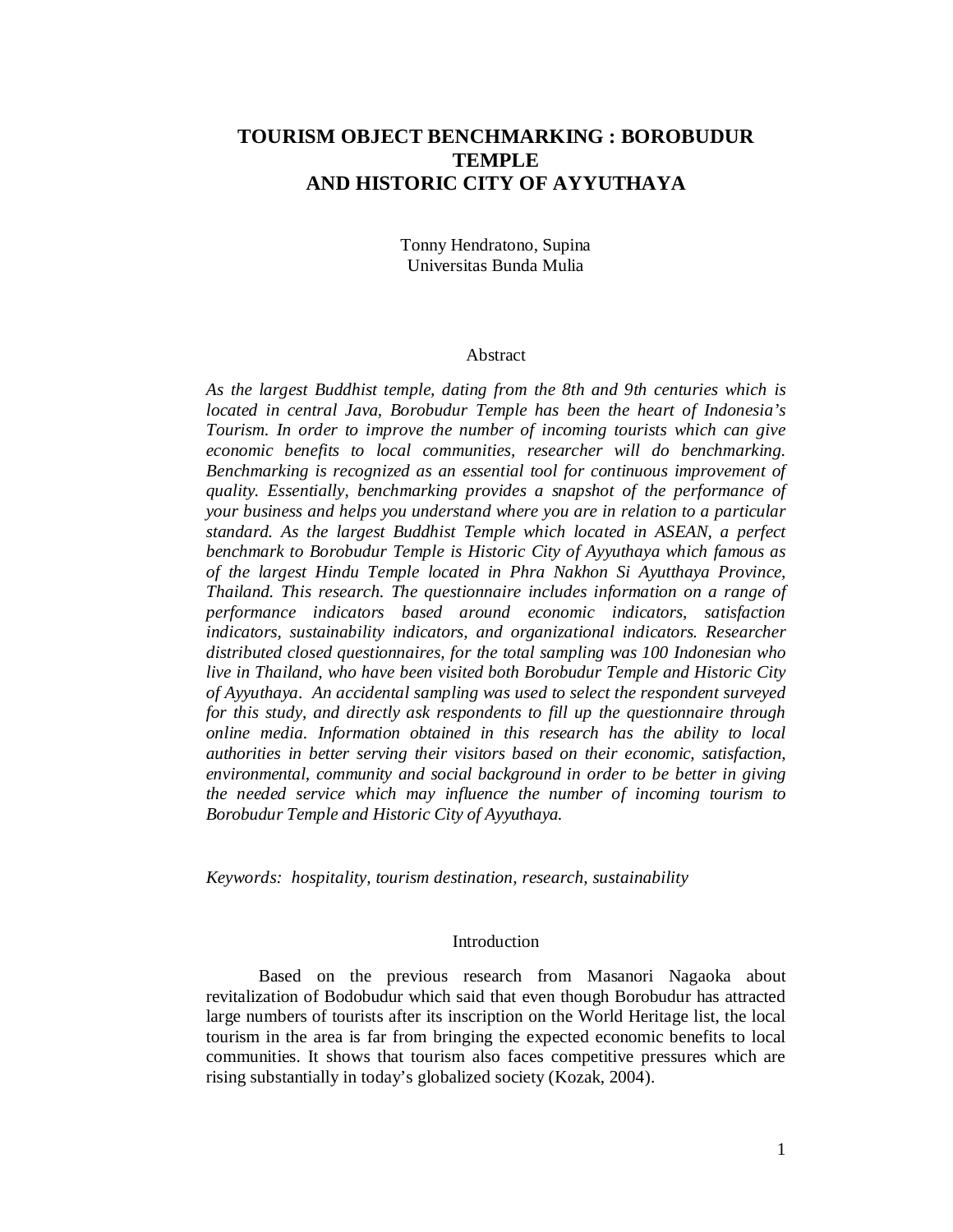Competitive advantage of a tourism object comes not only from the potential possibilities of external environment, but mainly from internal characteristics, i.e., from unique sources and methods of their use (Johnson, Scholes & Whittington 2008; David, 2009). Comparative advantage of destination is made up of its resources, which Dwyer and Kim (2003) classify into inherited (natural, cultural-historical), human-created and supporting sources (e.g. availability, quality of service, security, basic infrastructure). To achieve a competitive advantage it is essential to use these resources effectively with regard to changing environmental conditions (Crouch, 2010).

Decision makers are constantly on the look out for techniques to enable quality improvement. Benchmarking is one such technique that has become popular in the recent times. Though benchmarking is not new, it has now found more subscribers, and occupies a prominent place, helping quality up gradation. Quite often, the benchmarking concept is understood to be an act of imitating or copying. But in reality this proves to be a concept that helps in innovation rather than imitation, as stated by Thompson and Cox (1997).

In order to improves the number of incoming tourists which can give economic benefits to local communities, researcher need to do benchmarking on Borobudur Temple and Historic City of Ayyuthaya.

The main purpose of this research is to assist the local authorities of each tourism object in putting a consistent set of data relating to tourism sector at the local authority level. The researcher used bottom up approach to data collection across the various aspects of tourism, in this benchmarking and performance indicators. Adopting this approach would ensure more comparability across areas which will be useful for planning purposes.

#### Literature Review

#### **Tourism Development Strategies**

The strategy for tourism development is a synthesis of planning cycle results and in synoptical way summarizes the outputs of all previous phases (Johnson et al. 2000b). Thus the strategy should consist of the same two primary phases as the planning cycle – the analytical and the design phase (Vystoupil, Holešinská, Kunc & Šauer, 2007). A precedent to these phases is an introduction part. which specifies all elementary premises, and a part devoted to the implementation process.

### **Tourism Destination Benchmarking**

The term destination benchmarking can be taken into consideration as *"the continuous measurement of the performance of tourist destinations (strengths and weaknesses) not only against itself or other destinations in the*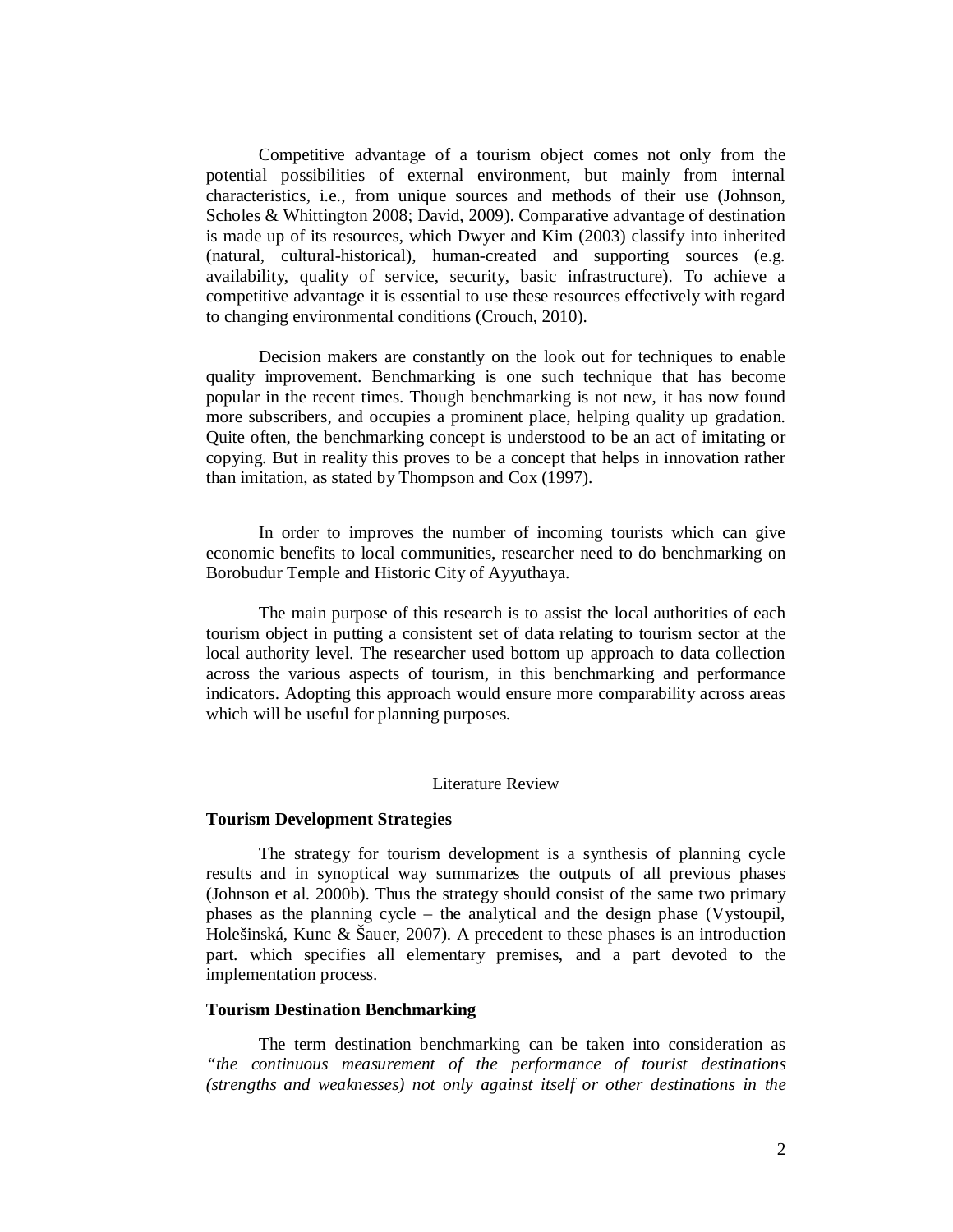*same or in a different country but also against national / international quality grading systems by assessing both primary and secondary data for the purpose of establishing priorities, setting targets and gaining improvements in order to gain competitive advantage"* (Kozak, 2004, p. 41).

Wöber (2001) distinguishes these areas of benchmarking focus in tourism: benchmarking of profit-oriented organizations (such as hotels, restaurants, and travel agencies), benchmarking of non-profit making organizations (such as some types of museums, galleries, destination management, various associations) and benchmarking of destinations (at national, regional and local level) "Benchmarking is simply the process of measuring the performance of one's company against the best in the same or another industry"(Stevenson, 1996).

Benchmarking is not a complex concept but it should not be taken too lightly. Benchmarking is basically learning from others. It is using the knowledge and the experience of others

to improve the organization. It is analyzing the performance and noting the strengths and weaknesses of the organization and assessing what must be done to improve.

The knowledge that is available for comparing operations and processes are vast (Boxwell,

1994). "An organization's ability to evaluate its practices against specific business strategies and objectives is critical to leveraging its knowledge capital" (Harper, 1996).

# **Types of Benchmarking**

There are three primary types of benchmarking that are in use today. These are process benchmarking, performance benchmarking, and strategic benchmarking (Bogan, 1994). Processbenchmarking focuses on the day-to-day operations of the organization. It is the task of improving the way processes performed every day. Some examples of work processes that could utilize process benchmarking are the customer complaint process, the billing process, the order fulfillment process, and the recruitment process (Bogan, 1994).

All of these processes are in the lower levels of the organization. By making improvements at this level, performance improvements are quickly realized. This type of benchmarking results

in quick improvements to the organization. Performance benchmarking focuses on assessing competitive positions through comparing the products and services of other competitors.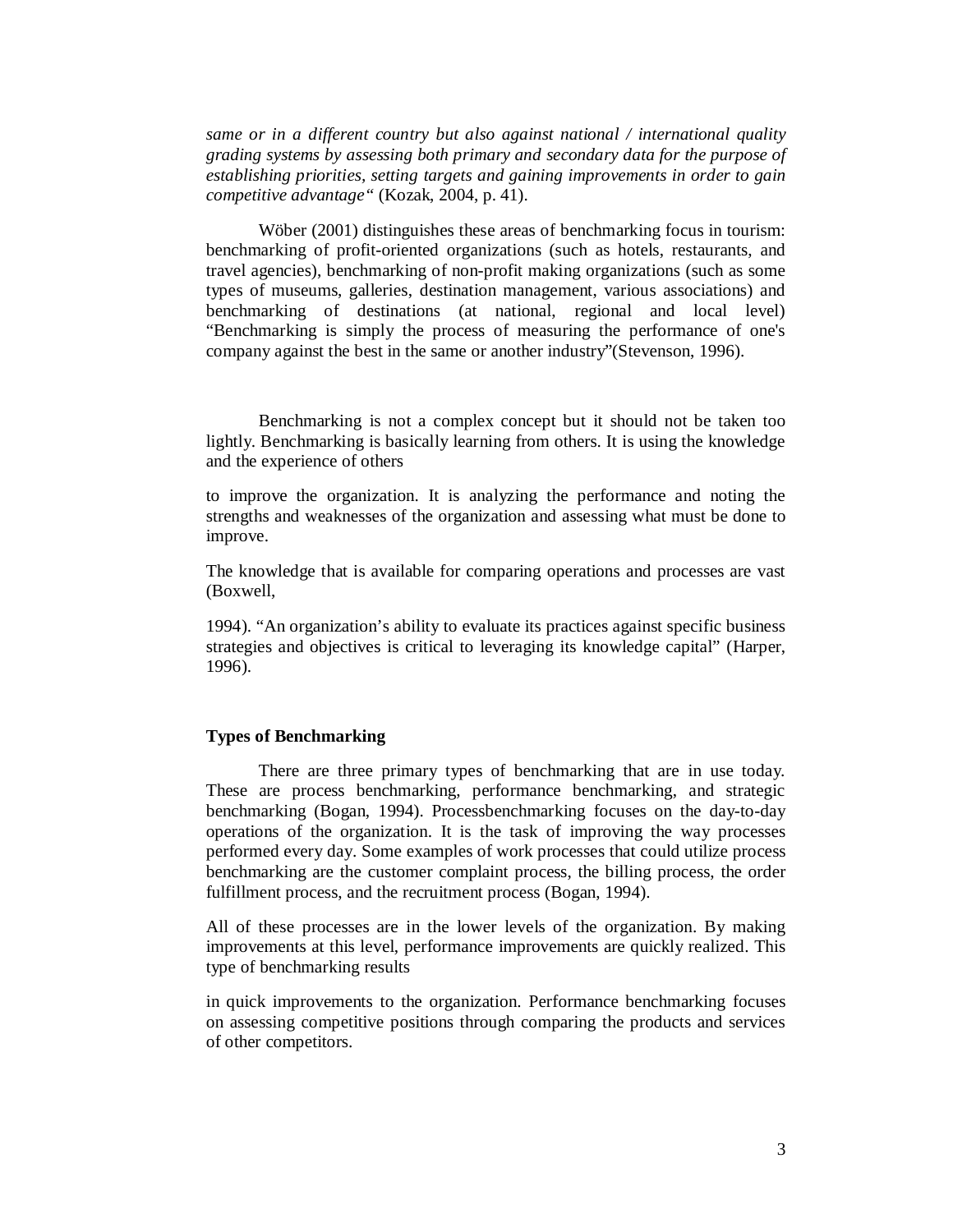When dealing with performance benchmarking, organizations want to look at where their product or services are in relation to competitors on the basis of things such as reliability, quality, speed, and other product or service characteristics. Strategic benchmarking deals with top management. It deals with long term results. Strategic benchmarking focuses on how companies compete. This form of benchmarking looks at what strategies the organizations are using to make them successful. This is the type of benchmarking technique that most Japanese firms use (Bogan, 1994). This is due to the fact that the Japanese focus on long term results.

Other types of benchmarking are competitive benchmarking, cooperative benchmarking, collaborative and internal (Boxwell, 1994). Competitive benchmarking is the most difficult type of benchmarking to practice. For obvious reasons, organizations are not interested in helping a competitor by sharing information. This form of benchmarking is measuring the performance, products, and services of an organization against its direct or indirect competitors in its own industry.

Competitive benchmarking starts as basic reverse engineering and then expands into benchmarking. Reverse engineering is a competitive tool used in benchmarking. It looks at all aspects of the competition's strategy. This does not

just include the disassembly and examination of the product but it analyzes the entire customers' path of the organization's competitor. This is a difficult thing to do because this information is not easily obtained. Therefore, it requires extensive research. It is also important to remember when using competitive benchmarking that the goal is to focus on your direct competitors and not the industry as a whole.

"Cooperative and collaborative benchmarking are the most widely used types of benchmarking because they are relatively easy to practice" (Boxwell, 1994). These forms of

benchmarking are a more accommodating way of getting information. In cooperative benchmarking, organizations invite best in class organizations to meet with their benchmarking team to share knowledge. This is usually done without much controversy because these organizations are not direct competitors. During this process information flows one way. From the "best in class" organization to the benchmarking team organizations.

Collaborative benchmarking does the opposite, information flows many ways. With collaborative benchmarking, information is shared between groups of firms. It is a brainstorming session among organizations. It is important to realize that not all collaborative

efforts are considered benchmarking. It is sometimes called "data sharing." Data sharing results do not focus on the process but only the end result, while benchmarking focuses on the processes of the organizations (Boxwell, 1994).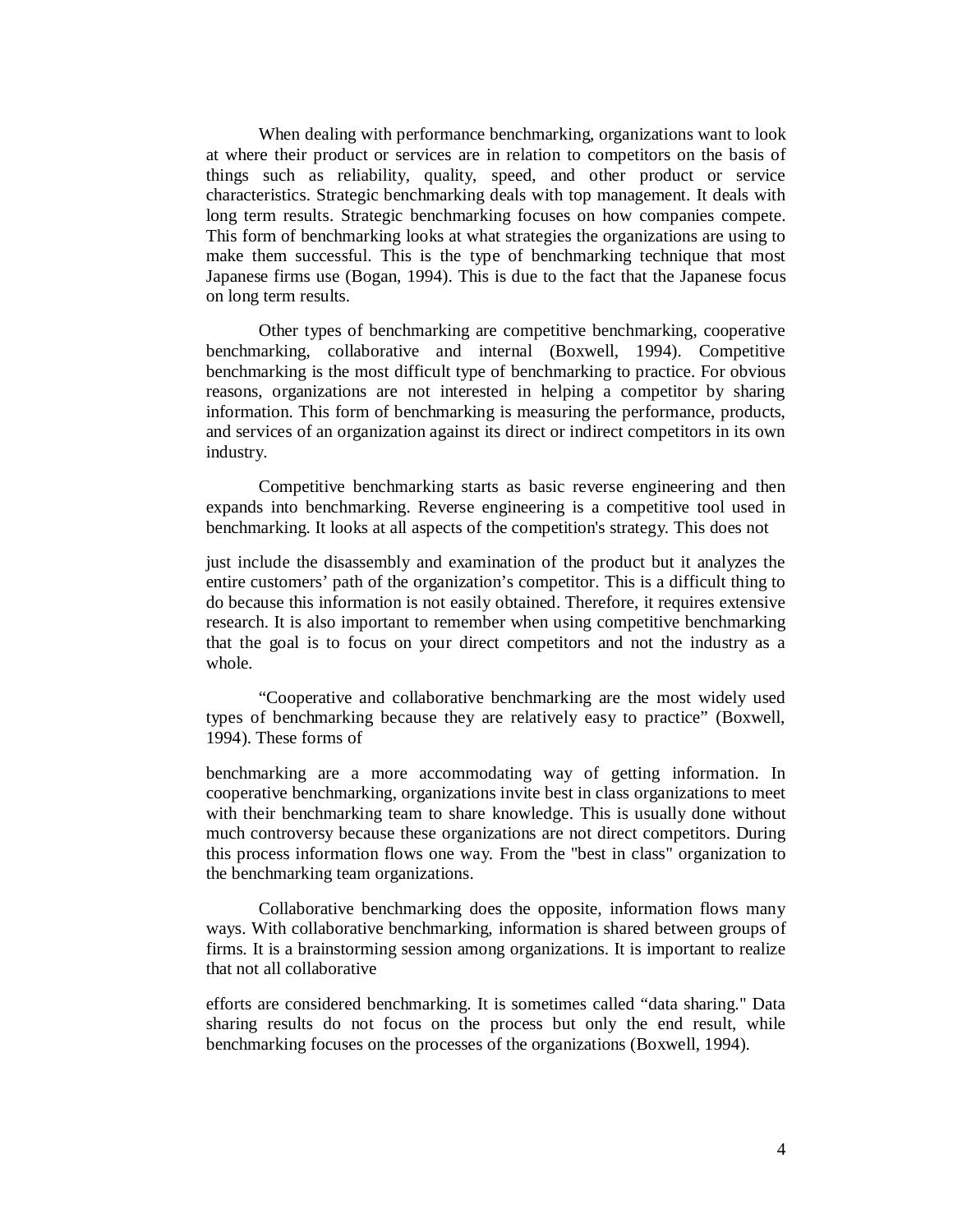Internal benchmarking is used to identify the best in house practices in the organization and to disseminate these practices throughout the organization. Internal benchmarking allows managers in the organization to be more knowledgeable about the organization as a whole

## Methodology

This study used used a simple statistics to benchmark between Borobudur Temple and Historic City of Ayyuthaya with a used framework from Destination Performance based in United Kingdom

As benchmarking of Destination Performance, by United Kingdom Tourism Sector has captured a feasible benchmark among eight tourism destination through means of the Baseline Statement, performance of member authorities and reproduces it in table form by category group.

The questionnaire includes information on a range of performance indicators based around economic indicators, satisfaction indicators, sustainability indicators, and organizational indicators

Researcher distributed closed questionnaires, for the total sampling was 100 Indonesian who live in Thailand, who have been visited both Borobudur Temple and Historic City of Ayyuthaya. An accidental sampling was used to select the respondent surveyed for this study, and directly ask respondents to fill up the questionnaire through online media.

Results and Discussion

## **Demographic Profile of the respondents**

A total of 100 respondents from Indonesia who lived in Thailand was successfully surveyed for this research. These 100 respondents are students who are not permanent resident of Central Java Province, Indonesia and Phra Nakhon Si Ayyuthaya. Based on gender 37 Respondents are Male and 63 Respondents are Female. Total 32 respondents are in the 21-28 range of age, slightly different with range of age 25-40 with 25 respondents, and most of respondents are in 17-21 range of age with 47 respondents.

## **Benchmarking : Borobudur Temple and Historic City of Ayyuthaya**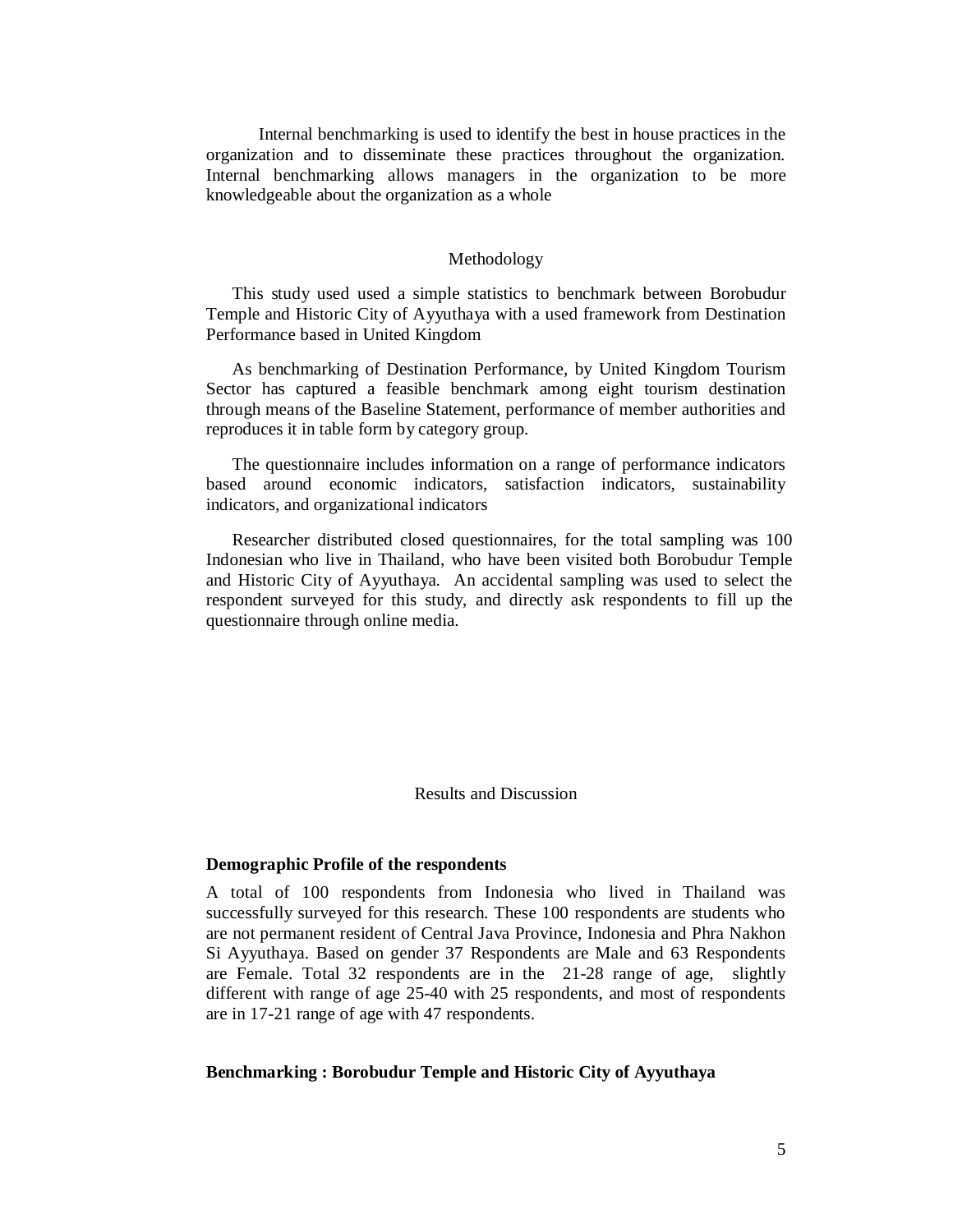Researcher ensured the comparability of data, which is fundamental to do a successful benchmarking. For this reason this, during data collection method, researcher has prepared a complete guidance note refers to existing methodologies that have been built up over the years by various actors. The key element of this is the visitor survey and templates are already exist. It is important that destinations adhere to the methodology prescribed here in undertaking benchmarking exercises so that they produce data that is allows for the crucial comparability

The benchmarking process emphasize:

- 1.To collect and analyse data via the visitor survey route, on a series of indicators, focusing primarily on customer satisfaction
- 2.To monitor the performance of the destination from the visitor's perspective over time
- 3.To enable direct comparison of performance with other similar destinations
- 4.To identify areas of strength and weakness in the destination product
- 5.To shape action and improve product performance by learning from identified best practice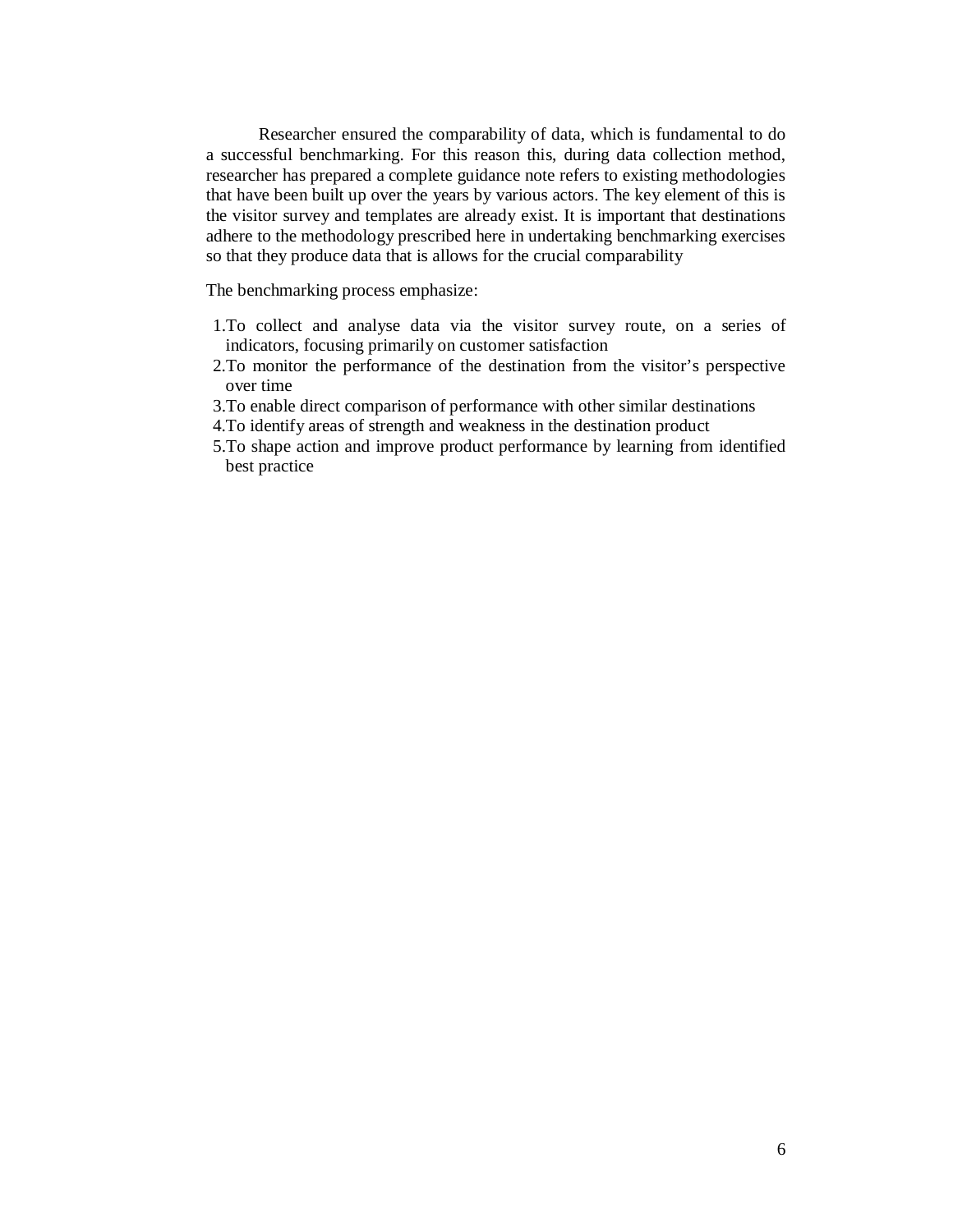# **Table 1**

# **Benchmarking : Borobudur Temple and Historic City of Ayyuthaya**

|                                                                       |                     |                                    |                          |                                    | Core Information       |                                           |                       |                                           |                     |                                           |
|-----------------------------------------------------------------------|---------------------|------------------------------------|--------------------------|------------------------------------|------------------------|-------------------------------------------|-----------------------|-------------------------------------------|---------------------|-------------------------------------------|
|                                                                       |                     |                                    |                          |                                    | A. economic            |                                           |                       |                                           |                     |                                           |
|                                                                       |                     |                                    |                          |                                    |                        |                                           |                       |                                           |                     |                                           |
|                                                                       | $>$ 5nights         |                                    | $>$ 3 night $<$ 5 nights |                                    | $> 1$ night < 3 nights |                                           | 1 night               |                                           | Not Staying Over    |                                           |
|                                                                       | Borobudur<br>Temple | Histroric City<br>of<br>Ayyuthayya | Borobudur<br>Temple      | Histroric City<br>of<br>Ayyuthayya | Borobudur<br>Temple    | <b>Histroric City</b><br>of<br>Ayyuthayya | Borobudur<br>Temple   | <b>Histroric City</b><br>of<br>Ayyuthayya | Borobudur<br>Temple | <b>Histroric City</b><br>of<br>Ayyuthayya |
| A.1 Number of<br>staying<br>visitors<br>(Domestic and<br>InBound)     |                     |                                    |                          |                                    |                        |                                           |                       |                                           |                     |                                           |
|                                                                       | 12                  | 15                                 | 16                       | 17                                 | 4                      | 32                                        | 23                    | 12                                        | 55                  | 24                                        |
|                                                                       | $>$ THB 4000        |                                    | THB 3000 - THB 4000      |                                    | THB 2000 - THB < 3000  |                                           | THB 1000 - < THB 2000 |                                           | $<$ THB $1000\,$    |                                           |
|                                                                       | Borobudur<br>Temple | of<br>Ayyuthayya                   | Borobudur<br>Temple      | of<br>Ayyuthayya                   | Borobudur<br>Temple    | lof<br>Ayyuthayya                         | Borobudur<br>Temple   | $\overline{of}$<br>Ayyuthayya             | Borobudur<br>Temple | $\overline{of}$<br>Ayyuthayya             |
| A.2 Expenditure<br>of staying<br>visitors<br>(Domestic and<br>Inbound | 18                  | 32                                 | 15                       | 14                                 | 23                     | 24                                        | 8                     | 8                                         | 36                  | 22                                        |
|                                                                       | $>$ 5nights         |                                    | $>$ 3 night $<$ 5 nights |                                    | $> 1$ night < 3 nights |                                           | 1 night               |                                           | Not Staying Over    |                                           |
|                                                                       | Borobudur<br>of     |                                    | Borobudur<br>of          |                                    | Borobudur<br>lof       | Borobudur<br>of                           |                       | Borobudur                                 | of                  |                                           |
|                                                                       | Temple              | Ayyuthayya                         | Temple                   | Ayyuthayya                         | Temple                 | Ayyuthayya                                | Temple                | Ayyuthayya                                | Temple              | Ayyuthayya                                |
| A.3 Number of<br>day visitors<br>(Domestic and<br>Inbound)            | 24                  | 23                                 | 32                       | 45                                 | 32                     | 12                                        | $\overline{2}$        | 13                                        | 10                  | 7                                         |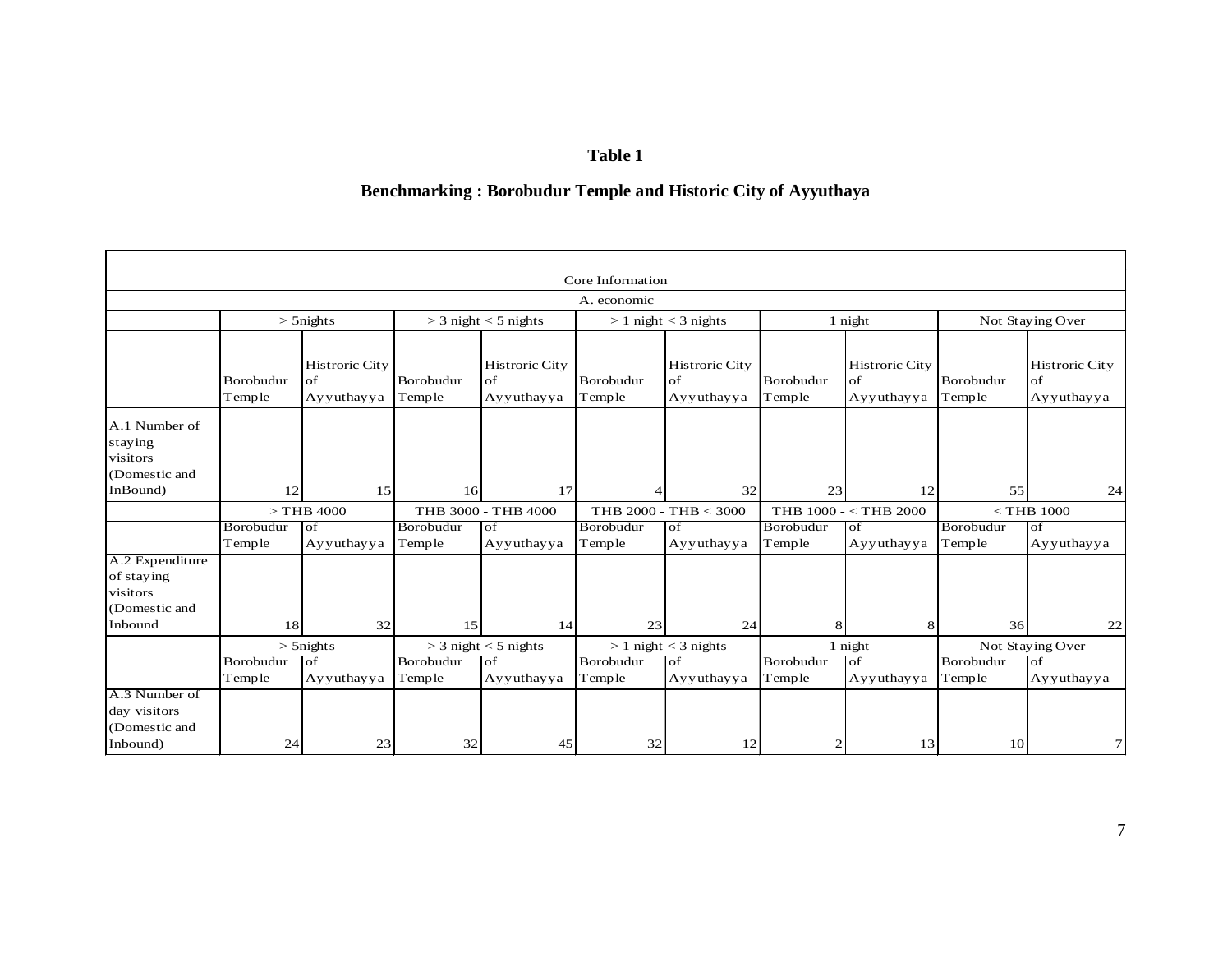|                        | $>$ THB 4000   |                       | THB 3000 - THB 4000 |                       | THB 2000 - THB < 3000 |                       | THB 1000 - < THB 2000 |                       | $<$ THB 1000 |                       |
|------------------------|----------------|-----------------------|---------------------|-----------------------|-----------------------|-----------------------|-----------------------|-----------------------|--------------|-----------------------|
|                        |                | <b>Histroric City</b> |                     | <b>Histroric City</b> |                       | <b>Histroric City</b> |                       | <b>Histroric City</b> |              | <b>Histroric City</b> |
|                        | Borobudur      | of                    | Borobudur           | of                    | <b>Borobudur</b>      | of                    | Borobudur             | of                    | Borobudur    | of                    |
|                        | Temple         | Ayyuthayya            | Temple              | Ayyuthayya            | Temple                | Ayyuthayya            | Temple                | Ayyuthayya            | Temple       | Ayyuthayya            |
| A.4 Expenditure        |                |                       |                     |                       |                       |                       |                       |                       |              |                       |
| of day                 |                |                       |                     |                       |                       |                       |                       |                       |              |                       |
| visitors               |                |                       |                     |                       |                       |                       |                       |                       |              |                       |
| (Domestic and          |                |                       |                     |                       |                       |                       |                       |                       |              |                       |
| Inbound)               | 3              | 14                    | 2                   | 12                    | 45                    | 29                    | 18                    | 34                    | 32           | 11                    |
|                        |                |                       |                     |                       |                       |                       |                       |                       |              |                       |
| Core Information       |                |                       |                     |                       |                       |                       |                       |                       |              |                       |
| <b>B.</b> Satisfaction |                |                       |                     |                       |                       |                       |                       |                       |              |                       |
|                        |                | Excellent             | Good                |                       | Satisfactory          |                       | Poor                  |                       | Very Poor    |                       |
|                        |                | <b>Histroric City</b> |                     | <b>Histroric City</b> |                       | <b>Histroric City</b> |                       | Histroric City        |              | <b>Histroric City</b> |
|                        | Borobudur      | of                    | Borobudur           | of                    | <b>Borobudur</b>      | of                    | Borobudur             | of                    | Borobudur    | of                    |
|                        | Temple         | Ayyuthayya            | Temple              | Ayyuthayya            | Temple                | Ayyuthayya            | Temple                | Ayyuthayya            | Temple       | Ayyuthayya            |
| B.1 Percentage of      |                |                       |                     |                       |                       |                       |                       |                       |              |                       |
| businesses in          |                |                       |                     |                       |                       |                       |                       |                       |              |                       |
| quality schemes        |                |                       |                     |                       |                       |                       |                       |                       |              |                       |
| (by)                   |                |                       |                     |                       |                       |                       |                       |                       |              |                       |
| category)              |                |                       |                     |                       |                       |                       |                       |                       |              |                       |
| including              |                |                       |                     |                       |                       |                       |                       |                       |              |                       |
| changes over time      | 14             | 23                    | 34                  | 21                    | 23                    | 12                    | 13                    | 14                    | 16           | 30 <sup>1</sup>       |
| <b>B.2</b> Destination |                |                       |                     |                       |                       |                       |                       |                       |              |                       |
| satisfaction           |                |                       |                     |                       |                       |                       |                       |                       |              |                       |
| of visitor.            | 28             | 9                     | 14                  | 16                    | 19                    | 26                    | 21                    | 14                    | 18           | 35                    |
| <b>B.4 Tourism</b>     |                |                       |                     |                       |                       |                       |                       |                       |              |                       |
| Object activity        | 14             | 18                    | 23                  | 30                    | 18                    | 16                    | 19                    | 26                    | 26           | 10 <sup>1</sup>       |
| B.5 Place and          |                |                       |                     |                       |                       |                       |                       |                       |              |                       |
| Promotion              | $\overline{7}$ | 18                    | 25                  | 27                    | 28                    | 13                    | 13                    | 34                    | 27           | 8                     |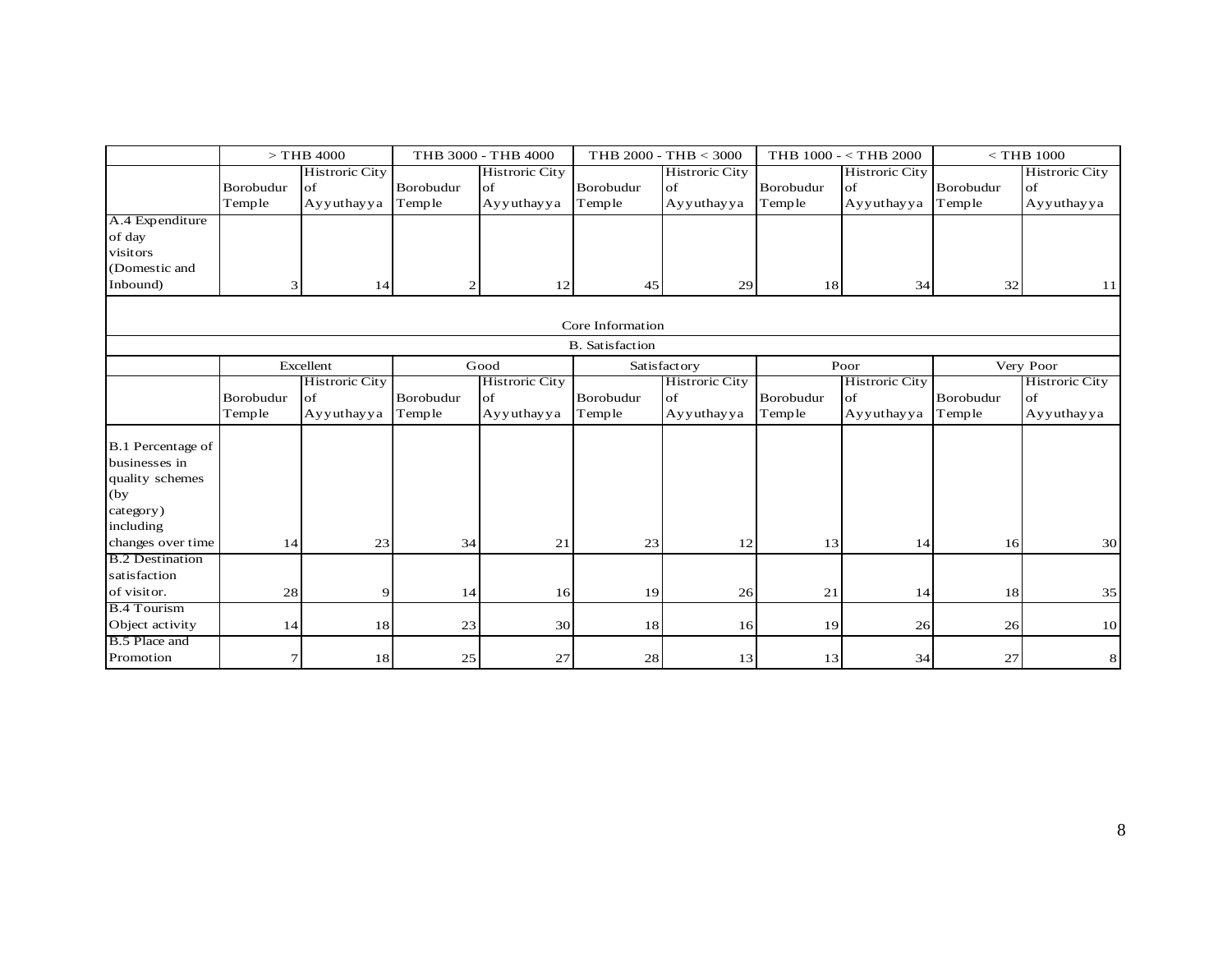|                   |    |    |    |    | Core Information        |    |    |    |    |    |
|-------------------|----|----|----|----|-------------------------|----|----|----|----|----|
|                   |    |    |    |    | C. Environmental        |    |    |    |    |    |
|                   | 17 | 12 | 19 | 28 | 28                      | 31 | 19 | 9  | 17 | 20 |
| C.1               |    |    |    |    |                         |    |    |    |    |    |
| Environmental     |    |    |    |    |                         |    |    |    |    |    |
| impact            |    |    |    |    |                         |    |    |    |    |    |
| of tourism        |    |    |    |    |                         |    |    |    |    |    |
| measures          | 16 | 23 | 17 | 24 | 25                      | 16 | 29 | 26 | 13 | 11 |
| C.2 Business      |    |    |    |    |                         |    |    |    |    |    |
| measures          |    |    |    |    |                         |    |    |    |    |    |
| (How energy and   |    |    |    |    |                         |    |    |    |    |    |
| waste             |    |    |    |    |                         |    |    |    |    |    |
| costs (or take up |    |    |    |    |                         |    |    |    |    |    |
| of ICT)           |    |    |    |    |                         |    |    |    |    |    |
| relate to sales   |    |    |    |    |                         |    |    |    |    |    |
| (business         |    |    |    |    |                         |    |    |    |    |    |
| efficiency)       | 21 | 18 | 22 | 22 | 18                      | 21 | 18 | 16 | 21 | 23 |
| C.3 Carbon        |    |    |    |    |                         |    |    |    |    |    |
| footprint of      |    |    |    |    |                         |    |    |    |    |    |
| tourism           | 17 | 18 | 33 | 36 | 9                       | 6  | 18 | 21 | 23 | 19 |
| C.4 Green         |    |    |    |    |                         |    |    |    |    |    |
| Schemes e.g.      |    |    |    |    |                         |    |    |    |    |    |
| Green Start and   |    |    |    |    |                         |    |    |    |    |    |
| Green             |    |    |    |    |                         |    |    |    |    |    |
| Tourism           | 21 | 19 | 23 | 23 | 16                      | 27 | 16 | 19 | 24 | 12 |
|                   |    |    |    |    | Core Information        |    |    |    |    |    |
|                   |    |    |    |    | D. Community and Social |    |    |    |    |    |
| D.1 Most of       |    |    |    |    |                         |    |    |    |    |    |
| service providers |    |    |    |    |                         |    |    |    |    |    |
| are local         |    |    |    |    |                         |    |    |    |    |    |
| community         | 16 | 21 | 27 | 16 | 18                      | 29 | 19 | 23 | 20 | 11 |
| D.2 The           |    |    |    |    |                         |    |    |    |    |    |
| capability of     |    |    |    |    |                         |    |    |    |    |    |
| service provider  |    |    |    |    |                         |    |    |    |    |    |
| provides their    |    |    |    |    |                         |    |    |    |    |    |
| products/services | 20 | 19 | 16 | 24 | 19                      | 27 | 23 | 13 | 22 | 17 |
| D.3 Skills        |    |    |    |    |                         |    |    |    |    |    |
| development of    |    |    |    |    |                         |    |    |    |    |    |
| service providers | 17 | 18 | 23 | 16 | 19                      | 28 | 24 | 19 | 17 | 19 |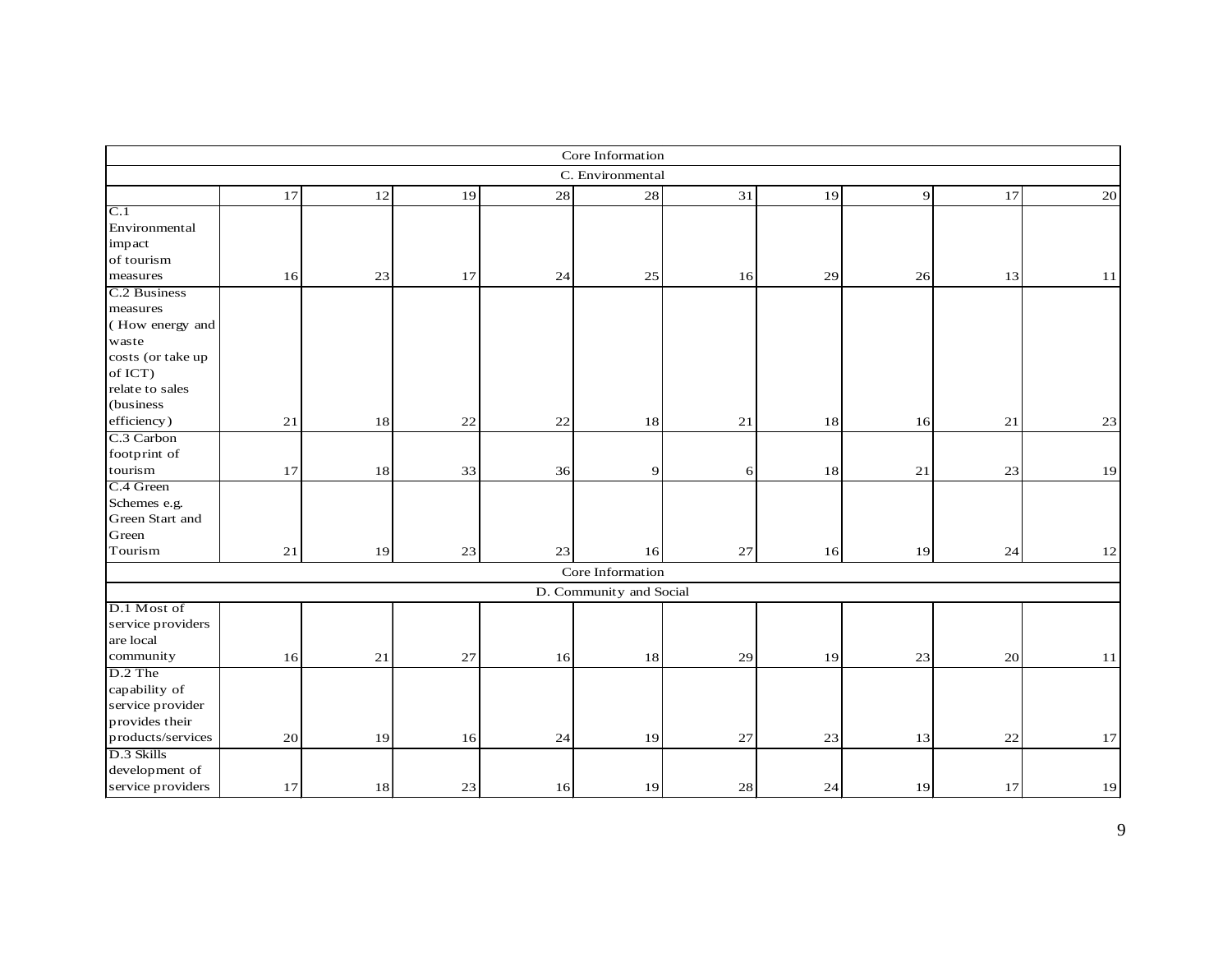| D.3 Skills<br>development of<br>service providers                                | 17 | 18 | 23 | 161 | 19 | 28              | 24 | 19              | 171 | 19 |
|----------------------------------------------------------------------------------|----|----|----|-----|----|-----------------|----|-----------------|-----|----|
| D.4 The current<br>condition shows<br>that tourism<br>object can be<br>sustained | 23 | 18 | 21 | 29  | 20 | 19 <sup> </sup> | 15 | 16 <sup>l</sup> | 211 | 18 |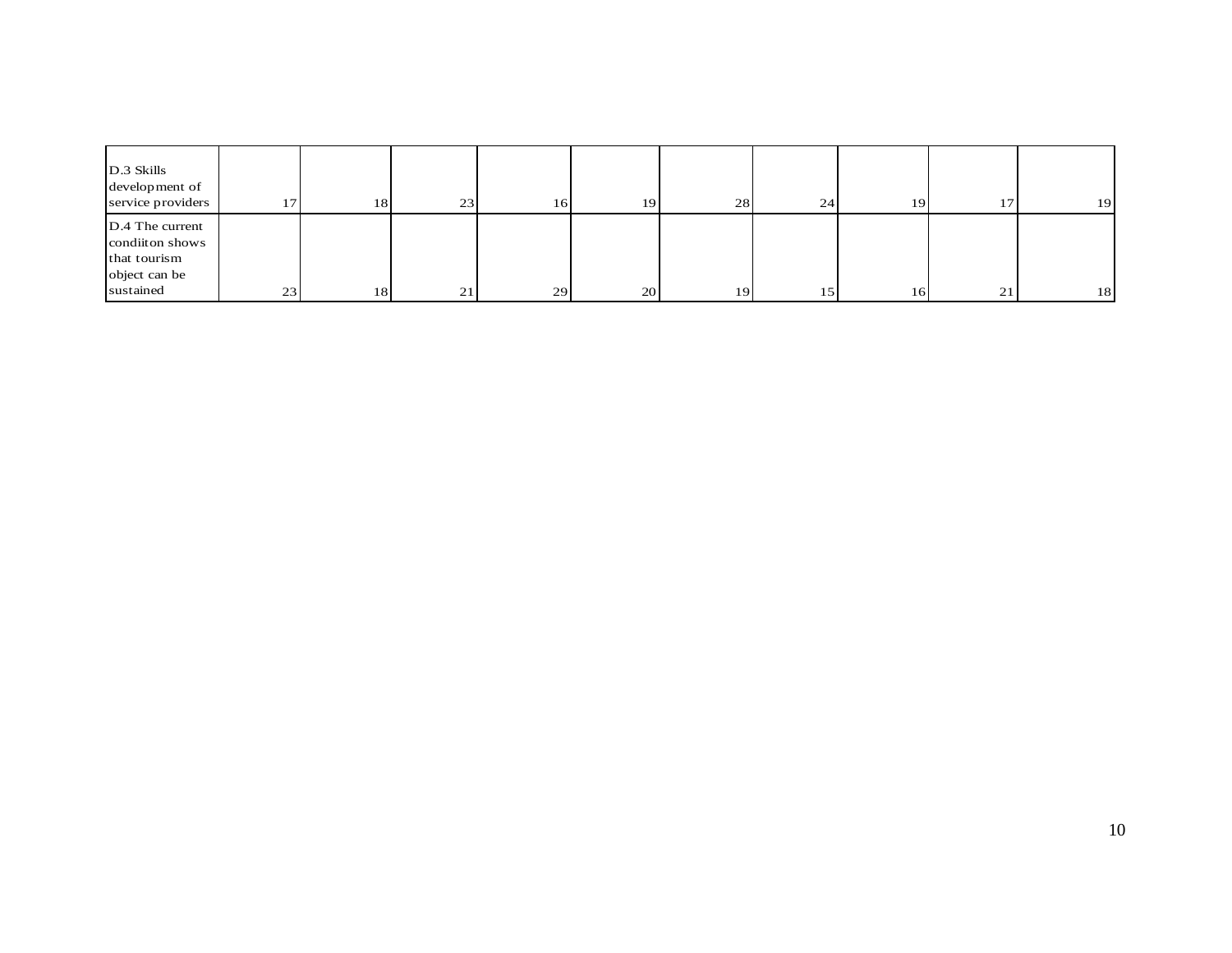### **Conclusion**

Information obtained in this research has the ability to local authorities in better serving their visitors based on their economic, satisfaction, environmental, community and social background in order to be better in giving the needed service which may influence the number of incoming tourism to Borobudur Temple and Historic City of Ayyuthaya. Both local authorities also could learn from each other strength and weakness in order to maintain repeat tourist to come to Borobudur Temple and Historic City of Ayyuthaya. And to common reader this research could be a reference when visiting Borobudur Temple and Historic City of Ayyuthaya.

### References

- Nagaoka, Masanori. (2011). Borobudur: The Road to Recovery Communitybased Rehabilitation Work and Sustainable Tourism Development. Jakarta: National Geographic Indonesia & UNESCO Publishing Nagaoka, Masanori. 2010. Revitalization of the Borobudur Archaeological Museum. JAPAN ICOMOS Information No. 3/2010 (Septembe): 18-19 Nagaoka, Masanori. 2011. Rising from the Ashes?. Bangkok. VOICES UNESCO in the Asia-Pacific No. 26 (April – June): 10
- Kozak, M. (2004). *Destination Benchmarking: concepts, practices and operations.* Wallingford: CABI Publishing. <http://dx.doi.org/10.1079/9780851997452.0000>
- Johnson, G., Scholes, K. & Whittington, R. (2008). *Exploring Corporate Strateg y: Text & Cases.*Harlow: Prentice Hall.
- David, F. R. (2009). *Strategic Management: Concepts and Cases*. New Jersey: Prentice Hall.
- Dwyer, L. & Kim, C. (2003). Destination Competitiveness: Determinants and Indicators. *Current Issues in Tourism*, 6 (5), 369-414. <http://dx.doi.org/10.1080/13683500308667962>
- Crouch, G. I. (2010). Destination Competitiveness: An Analysis of Determinant Attributes. *Journal of Travel Research*, 20 (10), 1-19. Retrieved from <http://jtr.sagepub.com/content/early/2013/03/19/0047287510362776>
- Johnson, B. and Chamers, M.J. (2000b), ªFoodservice benchmarking: practices, attitudes, and beliefs of food service directorsº, *Journal of the American Dietetic Association*, Vol. 100No. 2.
- Vystoupil, J., Holešinská, A., Kunc, J. & Šauer, M. (2007). *Metody pro tvorbu strategických a programových dokumentů cestovního ruchu.* Brno: Masarykova univerzita.